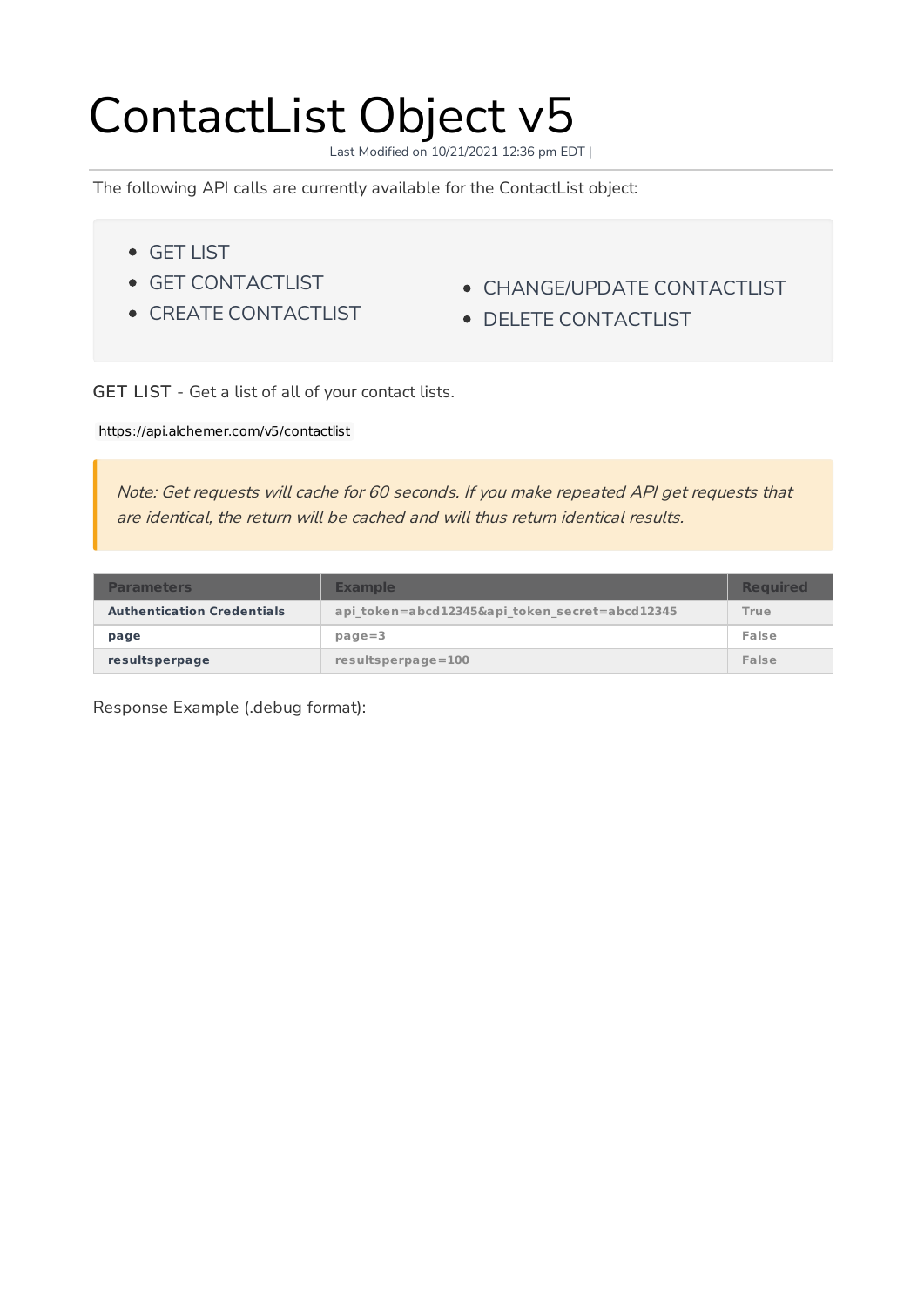```
Array
(
[result_0k] => 1[page] = > 1[results_per_page] => 50
[0] = > Array
 (
[id] = > 1[list_name] => New Customers
[date modifed] => 2012-10-23 10:46:09
[date\ created] = > 2012-10-23 10:01:00[user id created] => 183830[user_id_model] = > 0\lambda[1] = > Array
 (
[id] = > 3[list_name] => My New List
[date_modifed] => 2012-10-23 14:50:13
[date_created] => 2012-10-23 14:01:00
[user id created] => 183830[user id modified] = > 0
)
[2] = > Array
(
(id] => 7
[list_name] => Existing Customers
[date_modifed] => 2013-02-07 17:58:31
[date\ created] = > 2013-02-07\ 17:58:31[user id created] => 183830[user_id_modified] => 0\lambda[3] = > Array
 (
[id] = > 13[list_name] => Pet Sitting Customers
[date modifed] => 2013-02-18 12:19:27
[date_created] => 2013-02-18 12:00:00
[user id created] => 183830[user_id_model] = > 183830)
)
```
# GET CONTACTLIST - Get information about a specific contact list.

#### https://api.alchemer.com/v5/contactlist/16

Note: Get requests will cache for 60 seconds. If you make repeated API get requests that are identical, the return will be cached and will thus return identical results.

| <b>Parameters</b>                 | <b>Example</b>                                 | <b>Required</b>   |
|-----------------------------------|------------------------------------------------|-------------------|
| <b>Authentication Credentials</b> | api token=abcd12345&api token secret=abcd12345 | True <sup>1</sup> |
|                                   |                                                |                   |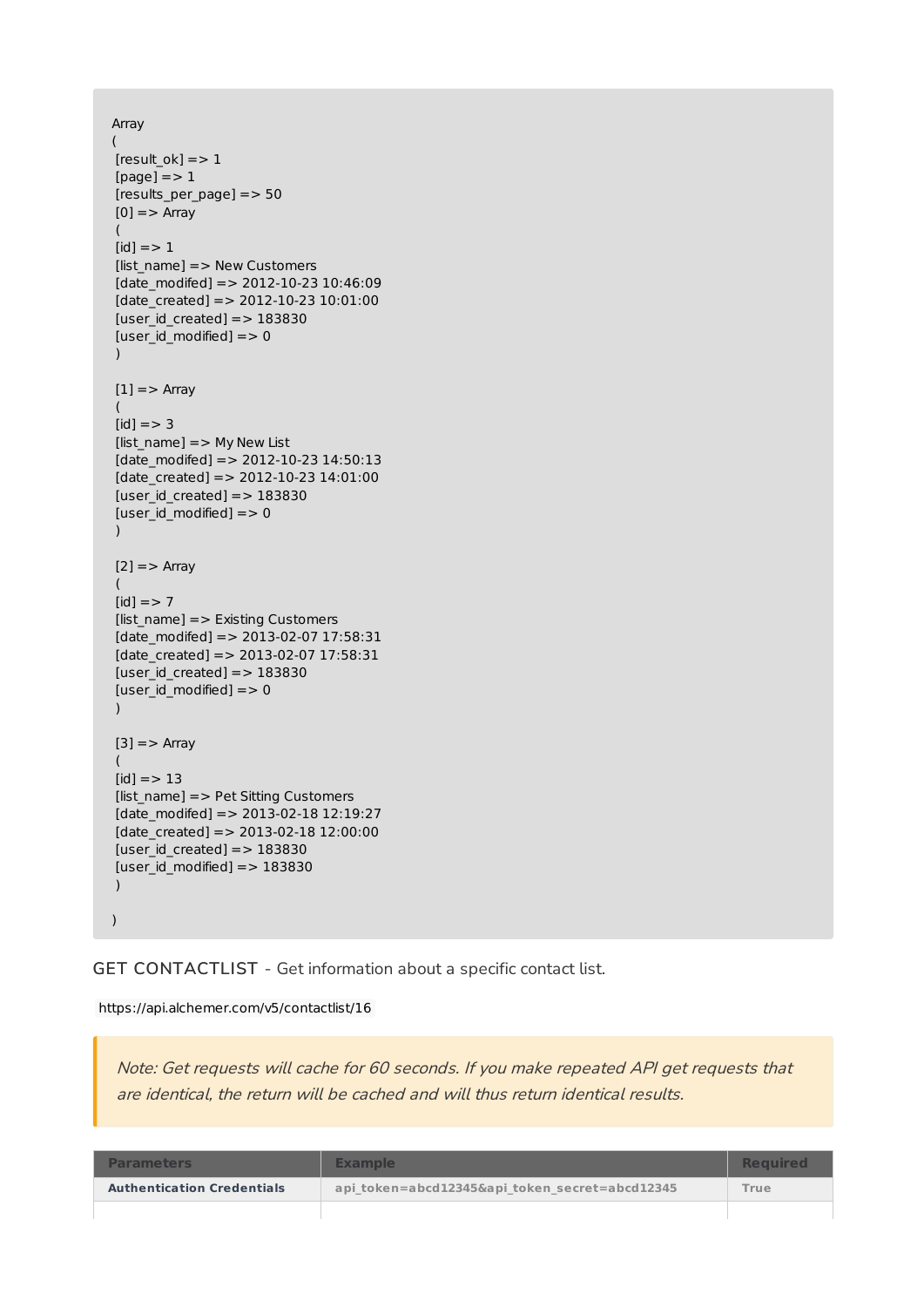| <b>Bage,</b>   |                    |       |
|----------------|--------------------|-------|
| resultsperpage | resultsperpage=100 | False |
|                |                    |       |

Response Example (.debug format):

```
Array
(
[result_0k] = > 1[data] = > Array
 (
[id] = > 100139484
[list_name] => My New List
[date_modified] => 2015-08-04 17:06:59
[date\ created] = > 2015-08-04\ 16:00:00[user_id_created] => 123456[user id modified] = >
)
)
```
### CREATE CONTACTLIST - Create a new contact list.

https://api.alchemer.com/v5/contactlist?\_method=PUT&list\_name=New Contact List

| <b>Parameters</b>                 | <b>Example</b>                                 | <b>Required</b> |
|-----------------------------------|------------------------------------------------|-----------------|
| <b>Authentication Credentials</b> | api token=abcd12345&api token secret=abcd12345 | True            |
| list name                         | <b>New Contact List</b>                        | True            |

Response Example (.debug format):

```
Array
(
[result ok] = > 1
[data] => Array
(
[id] = > 1[list_name] => New Customers
[date_modifed] => 2012-10-23 10:46:09
[date_created] => 2012-10-23 10:01:00
[user_id\_created] => 183830[user_id_model] = > 0)
)
```
# CHANGE/UPDATE/ADD TO CONTACTLIST - Update your contact list.

https://api.alchemer.com/v5/contactlist/16?\_method=POST&list\_name=NewListName

| <b>Parameters</b>                 | <b>Example</b>                                 | <b>Required</b> |
|-----------------------------------|------------------------------------------------|-----------------|
| <b>Authentication Credentials</b> | api token=abcd12345&api token secret=abcd12345 | True.           |
| list name                         | <b>New Contact List</b>                        | True            |

Response Example (.debug format):